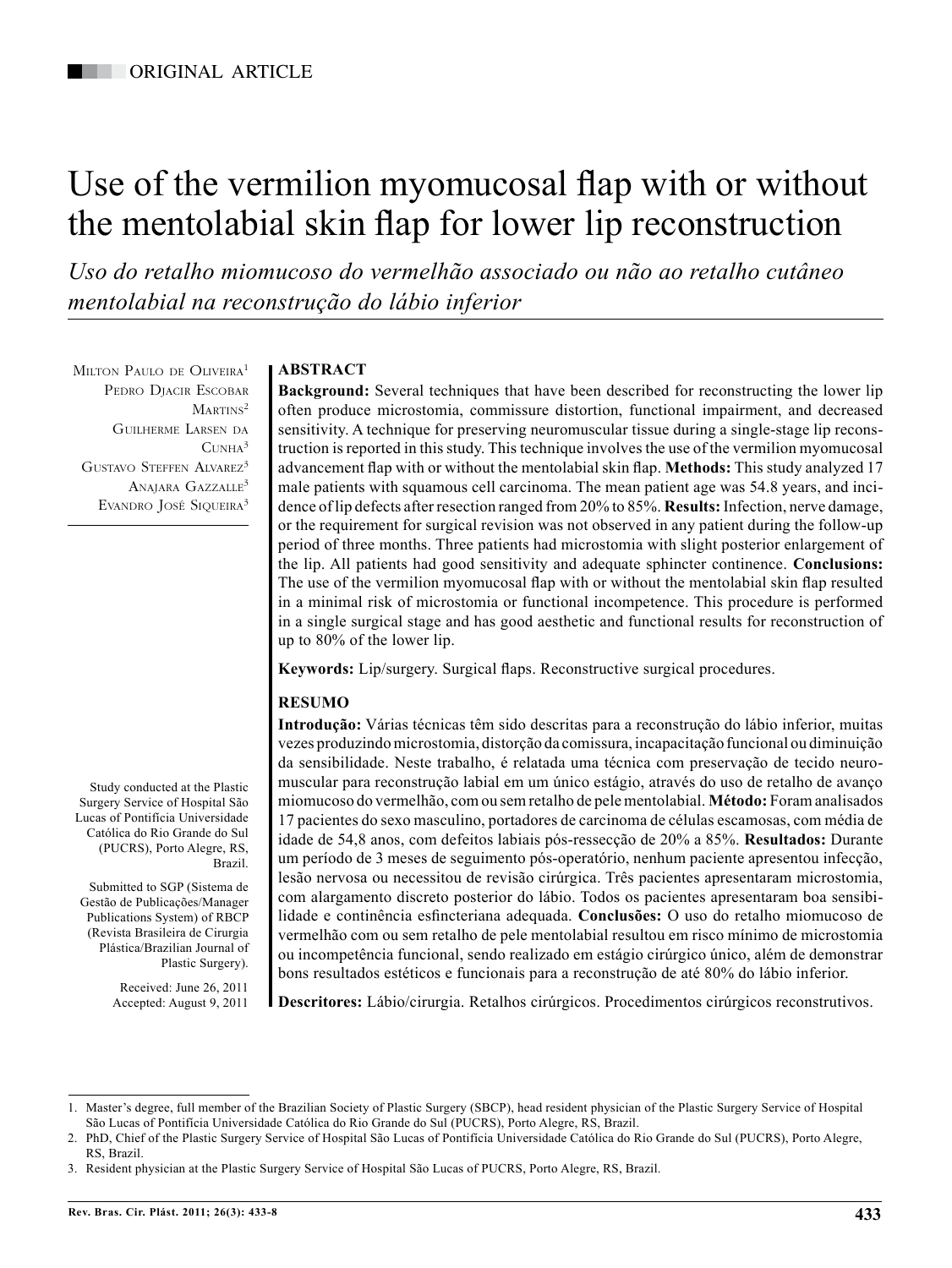## **INTRODUCTION**

The lips, which represent the most important aesthetic and functional element of the lower third of the face, function in swallowing, articulation, expression of emotion, and especially in oral competence. Lip reconstruction has been described in ancient records, including one report from a Roman surgeon in 25 BC; this report described relaxation incisions on the cheeks of a soldier for primary closure of the lip. These surgical techniques have undergone little variation from that time until the mid-nineteenth century, in which multiple modifications have been suggested. However, the general principles of lip reconstruction have not changed substantially<sup>1</sup>. Several methods have been proposed for lower lip reconstruction, which may be indicated based on the extent of loss of substance in patients. There are more than 200 surgical techniques related to this theme in the literature<sup>2</sup>.

Infections, trauma, congenital abnormalities, and tumors are the most common causes of lower lip deformities. Lip cancer is the most common malignant lesion in the oral cavity, with an incidence of approximately 15%. Squamous cell carcinoma is a malignant tumor that is 20 times more prevalent in the lower lip than in the upper lip, with an incidence of regional metastasis ranging from 11% to 18%<sup>3</sup> . Malignant lesions with the worst prognosis are represented by tumors of  $>2$  cm; these tumors show little differentiation on anatomical-pathological examination, are located on the upper lip or commissure, and show regional lymphatic involvement or perineural invasion<sup>3</sup>.

When planning lower lip repair, it is essential to evaluate the extent of loss of the substance to be reconstructed. Wedge resection and primary closure are very common options for repair of up to one-third of the lower lip. However, losses of more than one-third require more complex reconstructions with more elaborate surgical planning and the possibility of using pedicle flaps (local or distant) or free flaps<sup>4</sup>.

The vermilion is the most apparent cosmetic portion of the lip, and its color is derived from the extensive superficial vascularization in this area<sup>5</sup>. The following planes from the surface can be identified in the cross-section of the lip: epidermis, dermis, subcutaneous tissue, oral orbicularis muscle, submucosa, and mucosa. The blood supply is provided by the superior and inferior labial arteries, which arise from the facial artery and extend towards the oral commissure. The labial artery can be identified among the planes of the oral orbicularis muscle and the submucosa in the vermilion-mucosal transition. Venous drainage is provided by the anterior facial vein. Sensory innervation of the upper lip is provided by the infraorbital branch from the second division of the trigeminal nerve

(cranial nerve V), which emerges through the infraorbital foramen in the jaw. Sensory innervation of the lower lip is provided by the mental nerve, which emerges through the mental foramen. Motor innervation is provided by branches of the facial nerve (VII cranial nerve) through the following branches: the buccal branch, which innervates the oral orbicularis muscle and levator labii; the marginal mandibular branch, which innervates the oral orbicularis muscle; and the lower lip depressor. This last branch is very susceptible to injury in the middle third of the mandibular body, where it is more superficial. In addition to the oral orbicularis muscle, the following muscles are related to the lower lip: buccinator, depressor anguli oris, lower lip depressor, and mentalis<sup>6</sup>.

The major muscle responsible for closing the lips is the oral orbicularis. The function of the oblique and deep muscle fibers is to cover and contain the dental arch, while the function of the superficial fibers is to advance the lip in relation to the coronal facial plane. The lips are primarily raised through the upper levator muscle of the lip. Although the angle levator and zygomatic muscles have a synergistic action in lip elevation, they also cause posterior traction of the lip. Lip depression is performed through the combined action of the platysma muscles, lower lip depressor, and oral angle depressor. The joint action of these muscles modulates and synchronizes the position of the oral orbicularis muscle, and these muscles, along with the constrictor muscles of the larynx, oral orbicularis, and buccinator, form a functional ring unit. Any disturbance of this unit leads to lip imbalance<sup>1</sup>.

Physiological reconstruction of the lip requires broad anatomical knowledge and consideration of the muscular lines of the face, which define the aesthetic units of this region. Three units should be evaluated when planning lower lip reconstruction: nasolabial, mentolabial, and chin filter<sup>7</sup>.

This study describes the authors' experience with lower lip reconstruction in patients with extensive losses of total thickness after tumor resection.

#### **METHODS**

This study included 17 patients with labial defects resulting from resection of squamous cell carcinoma. In all cases, closure of the lower lip was accomplished using the vermilion myomucosal advancement flap. All patients were male with an average age of 54.8 years (range, 34 to 77 years). The extent of the resulting defects after tumor excision with clear margins ranged from a minimum of 20% to a maximum of 85% of the lower lip (67% on average), with commissure involvement in 3 patients. The follow-up period ranged from a minimum of 6 months to a maximum of 3 years.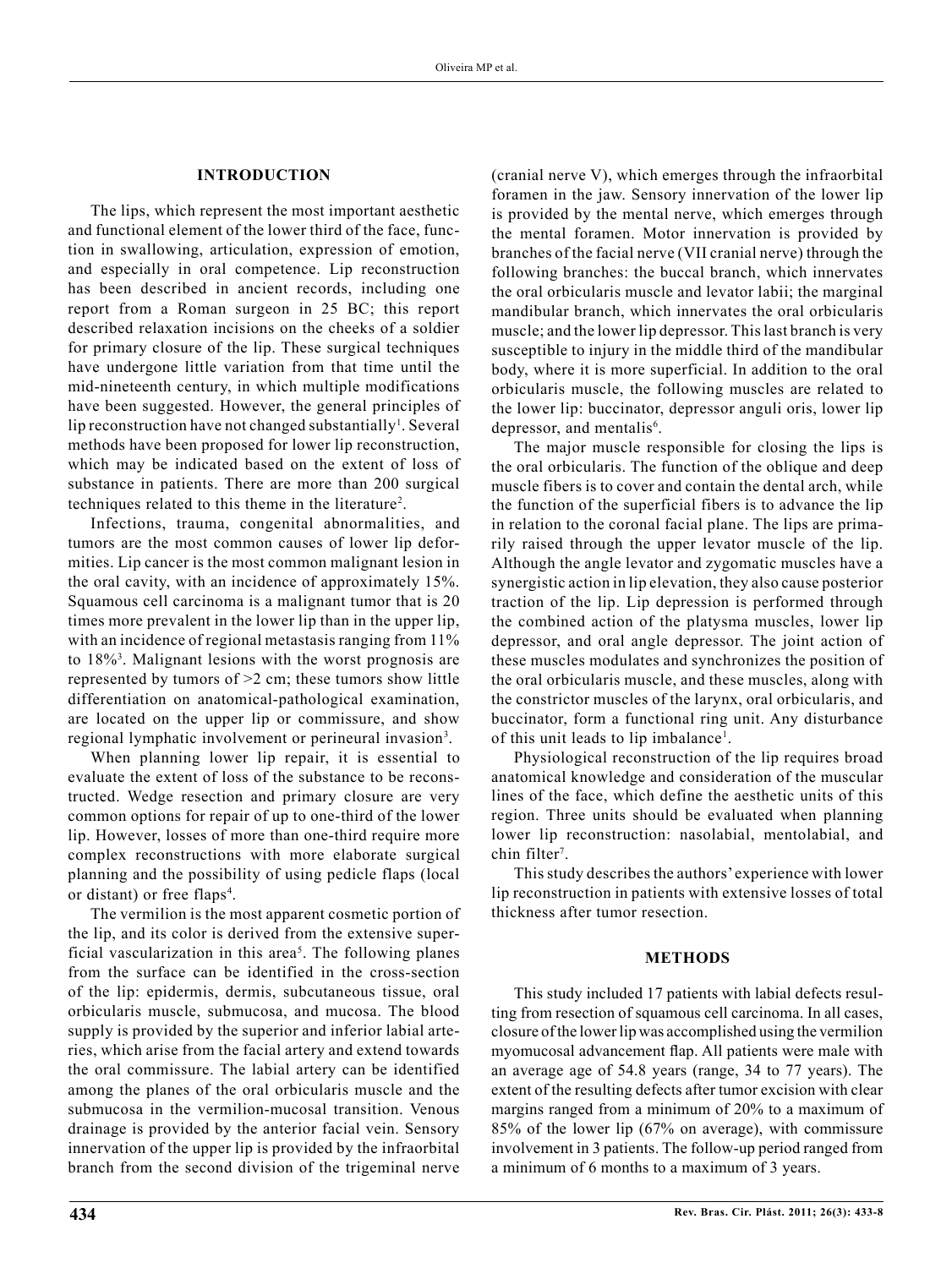## **Surgical Technique**

The surgeries were performed under general anesthesia. Prior to administration of local anesthetic (solution of 1% lidocaine and epinephrine 1:100,000 units), a preoperative marking was made in which a line was drawn on the mucous-skin transition along the vermilion to the labial commissure bilaterally.

The surgical technique combined the advancement flap of the oral orbicularis muscle and mucosa, with or without the mentolabial skin flap. The muscle plane was reached from the incision in the mucous skin line and was followed caudally over approximately 1 cm (Figure 1). From that point, the incision was completed through the transfixed oral orbicularis muscle in the contralateral direction to the oral mucosa, with the creation of a pedicled myomucosal flap in the lower labial artery (Figures 2 and 3). The oral orbicularis muscle was reapproximated with 5-0 vicryl with the lip closer to the dental arch. The vermilion was reapproximated, aligned, and sutured using 5-0 monofilament nylon in the dry mucosa and 5-0 vicryl in the wet mucosa (Figure 4). The lower edge of the oral orbicularis muscle was subsequently approximated and

sutured to the remaining muscles of the mentolabial and mental units using 5-0 vicryl. Thus, the myomucosal flap was reorganized in relation to the other mentolabial muscles. Shortly thereafter, where necessary, a skin flap was marked on the mentolabial unit with a lateral base and a distal end in the midline of the chin. The upper limit of the flap depended on the remaining tissues. In cases where the loss of substance was located strictly in one-half of the lip, the upper limit of the flap was the lower limit of the excision. In the cases with remaining vermilion, the upper limit of the flap was the mucocutaneous transition of the lip to the labial commissure. In this case, the upper limit of the contralateral half was defined solely with the mucocutaneous line of the vermilion up to the labial commissure. In cases where the defect included the two mentolabial halves, the upper limit of both flaps was similar to that in cases of unilateral defect. The lower limit of the flap was defined by a line surrounding the chin unit.

Flap lifting was performed in the mid-lateral direction up to the projection of a perpendicular line in relation to the lip in the labial commissure on each side. Both flaps



*Figure 1 – Schematic drawing of the mucosa and skin incision line: the dissection separates the myomucosal flap from the skin flap.*



*Figure 2 – Schematic drawing of the dissected myomucosal flap.*



*Figure 3 – Schematic drawing of the dissected bilateral mentolabial skin flap.*



*Figure 4 – Schematic drawing of the myomucosal flap and closed local muscles in the midline. The skin flaps are not yet positioned.*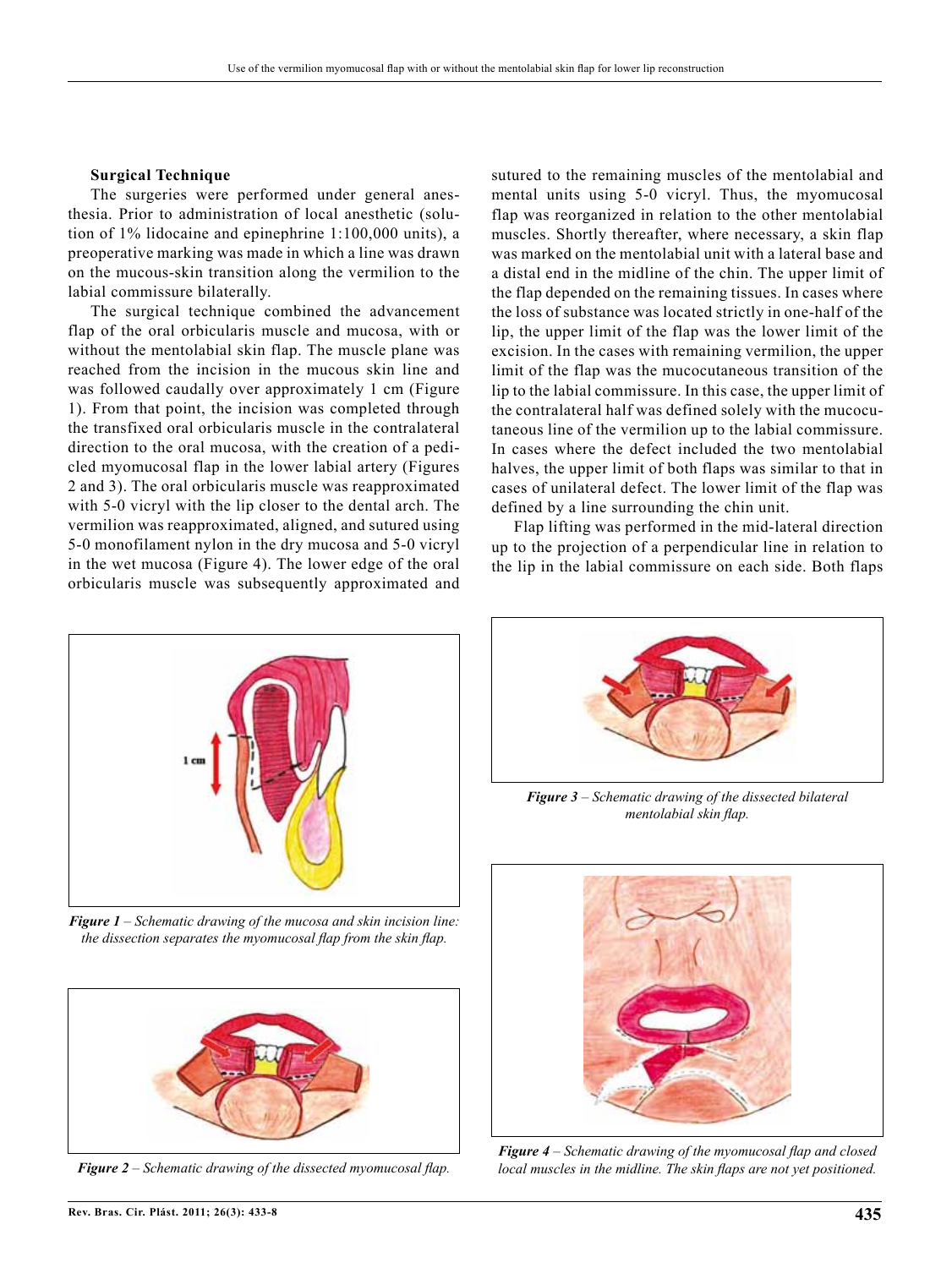were advanced in the superior and medial directions with approximation or up to the distal intersection on the midline of the chin; this depended on the laxity of each patient. Mentolabial longitudinal enlargement occurred where the intersection of skin flaps was possible. The oblique distal end produced a better condition for distal accommodation of the flaps. When the upper limit of the skin flap was asymmetrical, it was possible to rotate the upper segment on the lower, aiming at lengthening the mentolabial unit. The skin was sutured using 5-0 monofilament nylon thread. The vermilion was approximated, aligned, and sutured using 5-0 monofilament nylon in the dry mucosa and 5-0 vicryl in the wet mucosa (Figure 5).

## **RESULTS**

Infection, injury to the mental nerve (paresthesia or anesthesia), or locoregional recurrence was not observed in any patient during the follow-up period. Three patients had microstomia with slight posterior enlargement of the lip. All patients had adequate oral competence and minimal changes in lower lip sensitivity, which were clinically evaluated during the postoperative period (Figures 6 to 8).



*Figure 5 – A 52-year old patient who underwent reconstruction of 70% of the lower lip. In A, preoperative tumoral aspect and marking of areas to be dissected. In B, vermilion myomucosal flaps dissected bilaterally. In C, skin flaps dissected bilaterally. In D, immediate postoperative aspect: the myomucosal advancement flap is associated with the mentolabial skin flap with distal intersection.* 

No patient experienced flap necrosis, paralysis, and praxis of the facial nerve or required surgical revision.

All patients tolerated their previous diet (using a dental prosthesis, if necessary). The patients who underwent reconstruction of defects affecting the commissure also underwent previously planned commissuroplasty in order to maximize the normal angulation of the region.

## **DISCUSSION**

The main goal in lower lip reconstruction is good coverage of the vermilion and the adjacent skin associated with the reconstruction of oral sphincter competence, with minimal aesthetic and functional changes. Loss of



*Figure 6 – A 42-year old patient with impairment of 80% of the lower lip. In A, preoperative aspect. In B and C, postoperative result demonstrating the neurologically intact oral orbicularis muscle.*



*Figure 7 – In A, preoperative aspect. In B and C, postoperative result demonstrating minimal aesthetic and functional changes.*



*Figure 8 – In A, preoperative aspect. In B and C, postoperative result demonstrating labial containment.*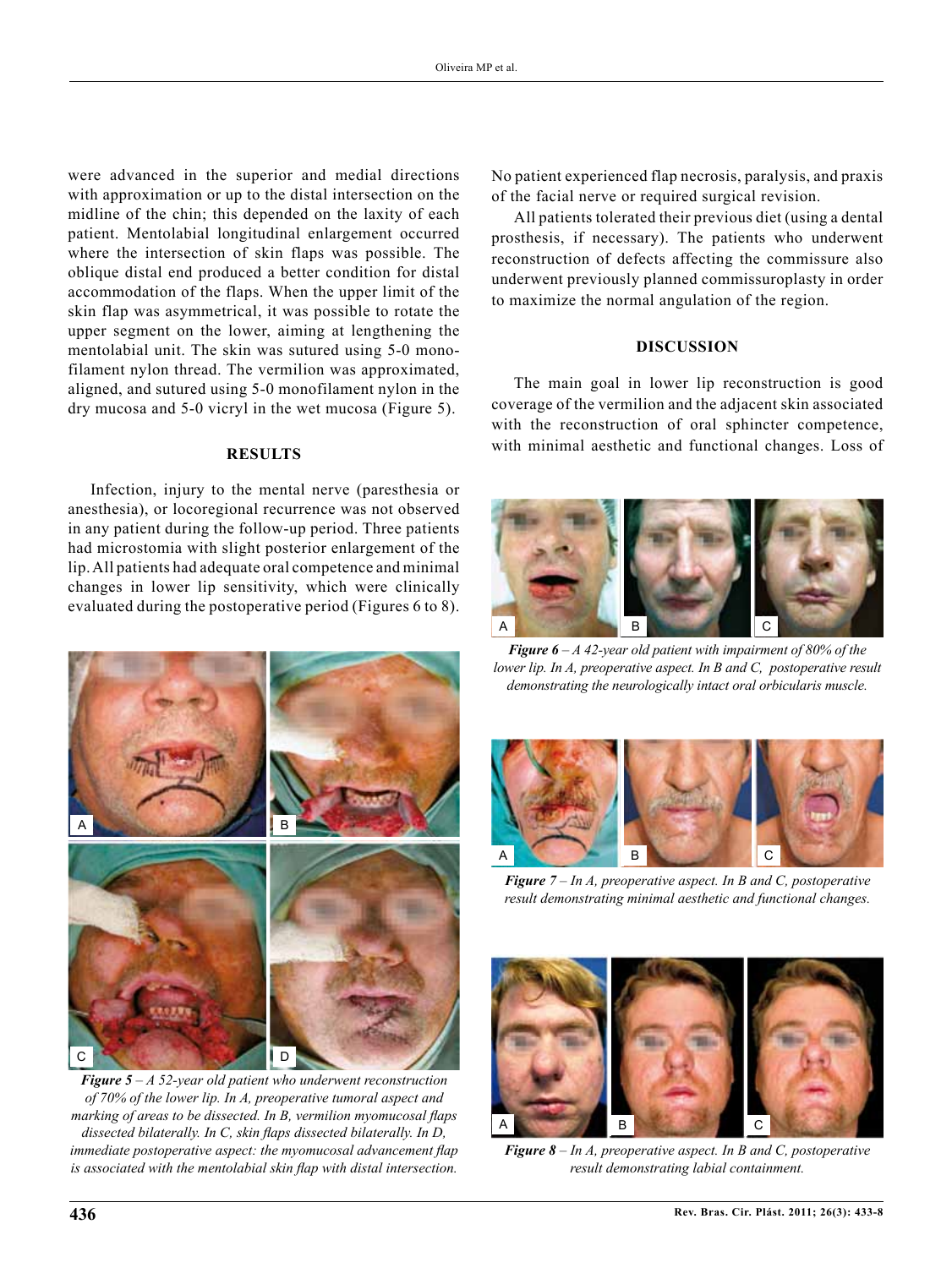In 1845, Dieffenbach (Germany) was the first to suggest lower lip reconstruction using bilateral medial advancement flaps from the cheeks. In 1853, Bernard introduced a technique with bilateral triangular Burow's resection in the nasolabial folds. This procedure has undergone subsequent modifications suggested by Ginestet in 1946, by Freeman in 1958, and by Webster in 1960. According to the Webster technique, the buccinator and orbicularis muscles are laterally incised to the lateral commissure, and this maneuver preserves a few innervated muscle fibers. The Bernard-Webster cheek flap may impair labial

substance in <30% of the lower lip area can be repaired by direct approximation and closure; however, an alternative method is required in cases of major loss of substance, with frequent use of transference flaps between the upper and lower lips. The existence of a defect is generally observed in both the lower lip skin and vermilion after tumor resection, and it is necessary to use adjacent or upper lip tissues in the reconstruction. These repairing methods result in significant microstomia. Moreover, regional skin tissues may cause a functional deficit when transferred to the lip region because they lack a neurologically intact oral

In this technique, first reported by Sabattini in 1838 (Italy), the vermilion and the adjacent skin from the lower lip are transferred to the upper lip. In 1848, Stein, (Denmark) described bilateral transfer flaps from the upper lip to the lower lip. Gordon Buck was the first surgeon to describe the lip transfer flap in the English language in 1864 (United States) during the Civil War. However, the method became known in the medical community only after Abbé demonstrated his technique of flap transference for lip reconstruction in 1898. Abbé flaps, which can be used for medial or lateral defects near the labial commissure, should have a width equal to half the length of loss of substance, and a triangular area is produced based on the vermilion of the opposite lip. Medial losses of the lower lip are repaired by the Abbé flap technique using tissues adjacent to the labial filter; this causes deformity in the aesthetic unit of the filter. On the other hand, lateral labial losses cause more deformities in the labial commissure. Moreover, this flap requires two surgical procedures for the pedicle release and, in certain situations, requires labial commissure reconstruction, as amended in the transfer of the flap. Estlander described a technique that can be defined as an Abbé flap for labial commissure in 1872. According to Smith<sup>8</sup>, Estlander and Abbé flaps demonstrate normal electromyographic tracing one year after the operation, albeit with 60% to 70% return of muscular function of the oral orbicularis muscle. In addition, major losses of substance may cause changes in

orbicularis muscle.

sphincter function and consequently cause sialor the  $a^{2,8-10}$ .

In 1920, Guillies advocated a technique using two flaps in a single block by medial advancement of the mentolabial tissues for repairing losses of up to  $75\%$  of the lower lip<sup>6</sup>.

Karapandzic<sup>11</sup> described the neurovascular myocutaneous flap in 1974. This technique, which avoids the muscle fiber section of the oral orbicularis muscle and results in minimal sensory and motor damage, may also be used for losses of substance of >60% of the lip. Its main disadvantage is microstomia, which is found in the reconstruction of large losses of lip substance<sup>12</sup>.

In 1997, Bayramiçli et al.<sup>13</sup> (Turkey) reported a technique with V-Y advancement of two myocutaneous flaps on each side of the chin for lower lip reconstruction, with mentolabial muscle reorientation and preservation of mental nerve sensitivity.

In 2002, Wechselberger et al.<sup>10</sup> (Austria) recommended preservation of the muscles forming the labial commissure, especially the oral orbicularis, so that the innervation, function, and sensitivity of the lower lip would be only slightly changed.

Ducic et al.<sup>1</sup> (United States) (USA) described the use of the myomucosal advancement flap for lower lip reconstruction in 2005. This technique is indicated for 50% to 80% of loss of substance with minimal risk of microstomia or sphincter incompetence.

In 2006, Civelek et al.<sup>14</sup> (Turkey) reported results obtained from 31 patients who underwent lower lip reconstruction with innervated flaps (18 patients) or randomized flaps (13 patients). The authors found no difference between the two groups in terms of sphincter competence and electromyographic findings<sup>14</sup>.

In 2007, Ethunandan et al.<sup>12</sup> (United Kingdom) described 7 cases of upper and lower lip reconstruction using the Karapandzic flap. Despite microstomia, no functional problems occurred. This result may be related to the laxity of perioral tissues and the preservation of both motor and sensory innervation.

In 2009, Unsal Tuna et al.<sup>2</sup> (Turkey) obtained good results from a proposed technique based on Bernard flap modification. The insertion of commissure muscles is preserved with this technique, resulting in the maintenance of innervation and labial sphincter function.

Indigenous communities in Brazil, such as Zoés and Botocudos, demonstrate great laxity potential of the lower lip. These communities produce oral-facial deformations as forms of socio-cultural differentiation in their communities. When a child reaches 8 years of age, Zoés use a long monkey bone to perforate the mentolabial region and implant a cylindrical timber artifact. The size of the artifact is progressively increased and may reach a length of 15 cm and a width of 4 cm in adulthood. In addition